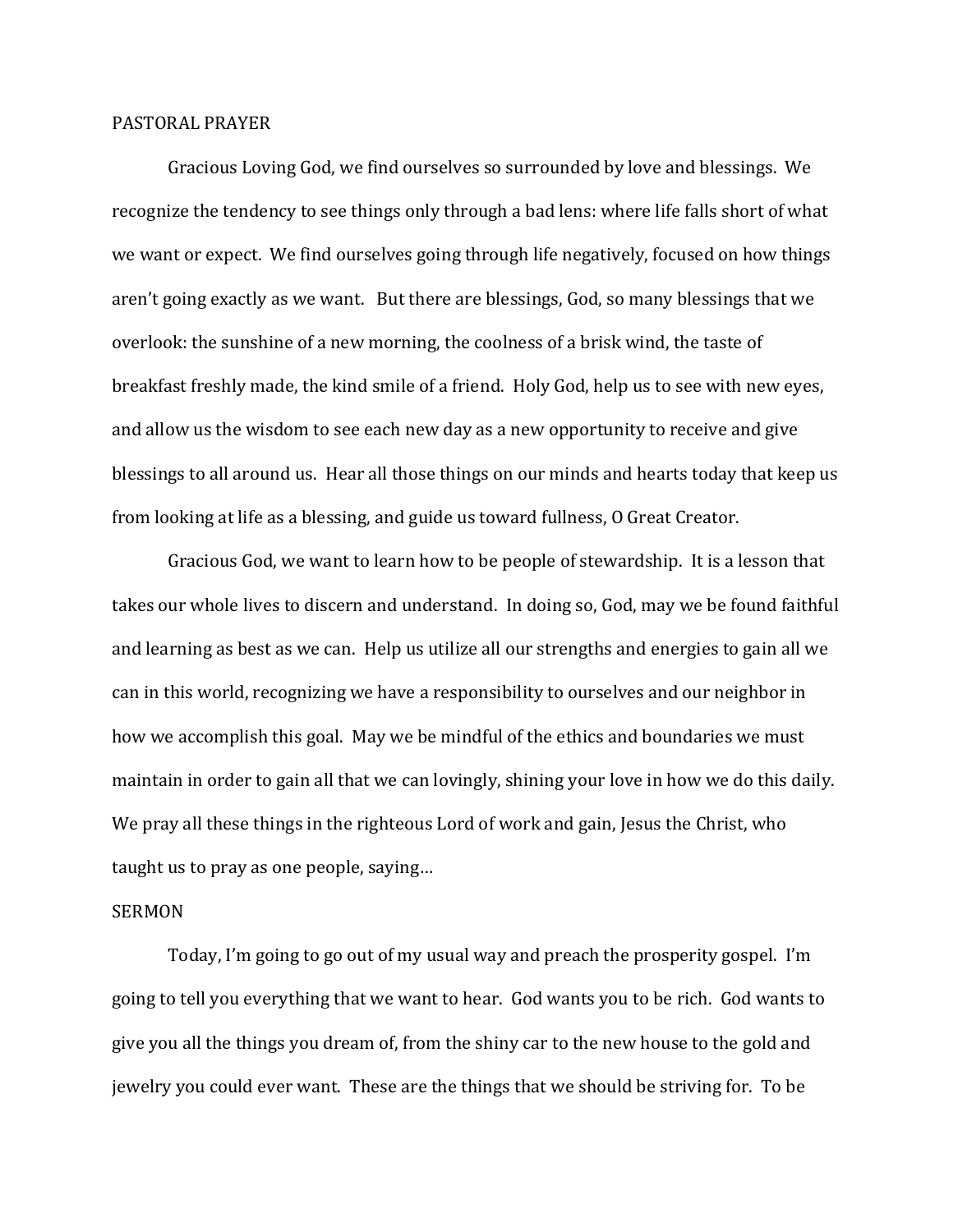rich shows that God truly loves you. Nevermind the people that have less than you. They just aren't being faithful enough. They are not praying when they should. They are not going to church like they should. God just doesn't like them. How does this sound?

If it sounds disturbing, then you are on the right track. "Gain all you can" is the sermon title, and it requires explanation. It's not the explanation I just gave you, like those who preach the easy prosperity gospel. "Nevermind, everything is fine around the world! Just keep accumulating your bank accounts, no matter how much people around the world are starving and dying because God loves you and everyone else shouldn't matter!" How it is phrased is a bit subtler than this, but the message is pretty much the same. I sound mad about this because I am. We cannot just say "gain all you can" without putting it into context. Otherwise, you might go plunder the local Wal-Mart in God's name. On the other hand, I could easily make this sermon a theological reasoning for a raise. "I need your help to fulfill this very important part of ministry because that's what God wants!"

I preach on this subject because, like everything else, it's a lot more than the title. At first glance, you can't help but think how selfish this sounds. "Gain all you can." Go and hoard. It's a God-approved get-rich quick scheme. Go and take every last penny that you can possibly can. Neither of those is appropriate, and, in fact biblically irresponsible. I'm sick of the prosperity theologians that tell us otherwise. God doesn't want everyone to be rich with stuff and money. There are a lot of faithful people that don't have a lot. Truly, the one who has the most toys when they die…still dies. But, let's be real: "Gain all you can" is not about getting what you want. It's about the blessedness of good work and earning from that good work. From the absolute obvious to the necessarily specific, we must guard ourselves on what it means to "gain all you can" that we may glorify God in how we gain.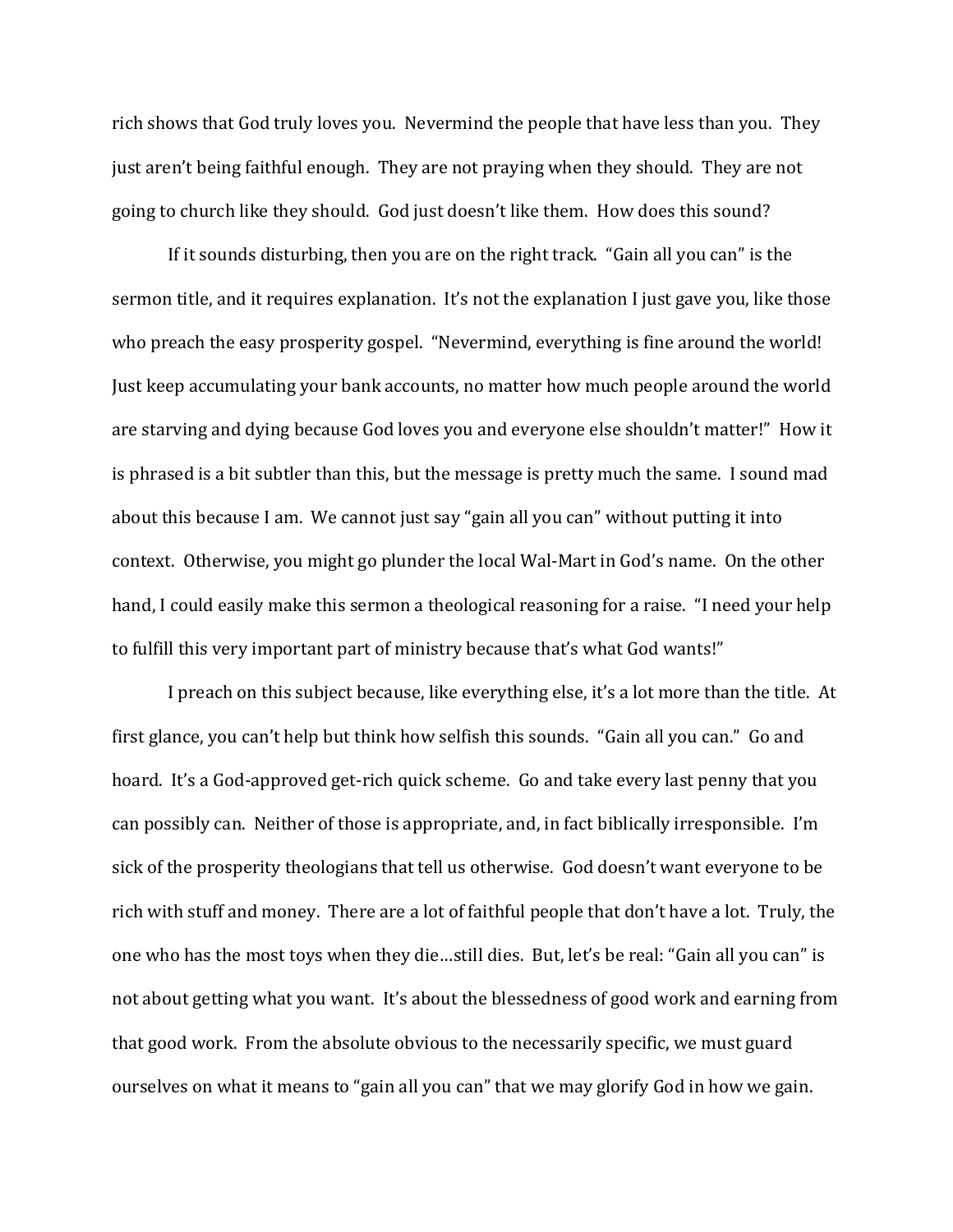In seminary, I took United Methodist History, where we got a good look at Methodism's founder John Wesley. One day, we went to the chapel and listened to the instructor give one of Wesley's sermons. He wrote many brilliant sermons, but they would not be exciting by our standards. It didn't sound like a sermon you'd expect today: no examples or stories. Wesley pounded his points long-windedly for at least fifty minutes, but he gave wisdom for every age of the church. In 1744, John Wesley wrote a sermon called "The Use of Money." Wesley saw that money and stuff had been and would continue to be a lure to sin. Love of money is the root of evil, but money is not an evil itself. This sermon was the definitive Wesleyan statement on stewardship, and it rings just as accurate today as it did then. Wesley used a three-part statement that will be the beginning of our journey into stewardship: "Gain all you can, save all you can, and give all you can." On the surface, these three things might conflict, but there is wisdom that must be fostered every day of our lives. Today, let's look at Wesley's first statement: "Gain all you can" by looking at it in its overarching meaning. Whether you are working or retired, there's a lot to take from this thought. Let's look at scripture and link it to the three main points of Wesley's statement.

Our Gospel story from Matthew will be the anchor throughout this series. It's a popular parable: the parable of the talents. We'll seek to go deeper as the weeks go on. For now, the impetus is on growth and gain. For this interpretation, we can easily put God in the position of the Master, who dispenses the talents to his servants. They are given the trust to do well by their Master's property, depending on their ability. All take the talents. One grows them immensely. One grows them slowly. One doesn't grow the talent at all. Those who multiplied their talents were approved. "You have been trustworthy in a few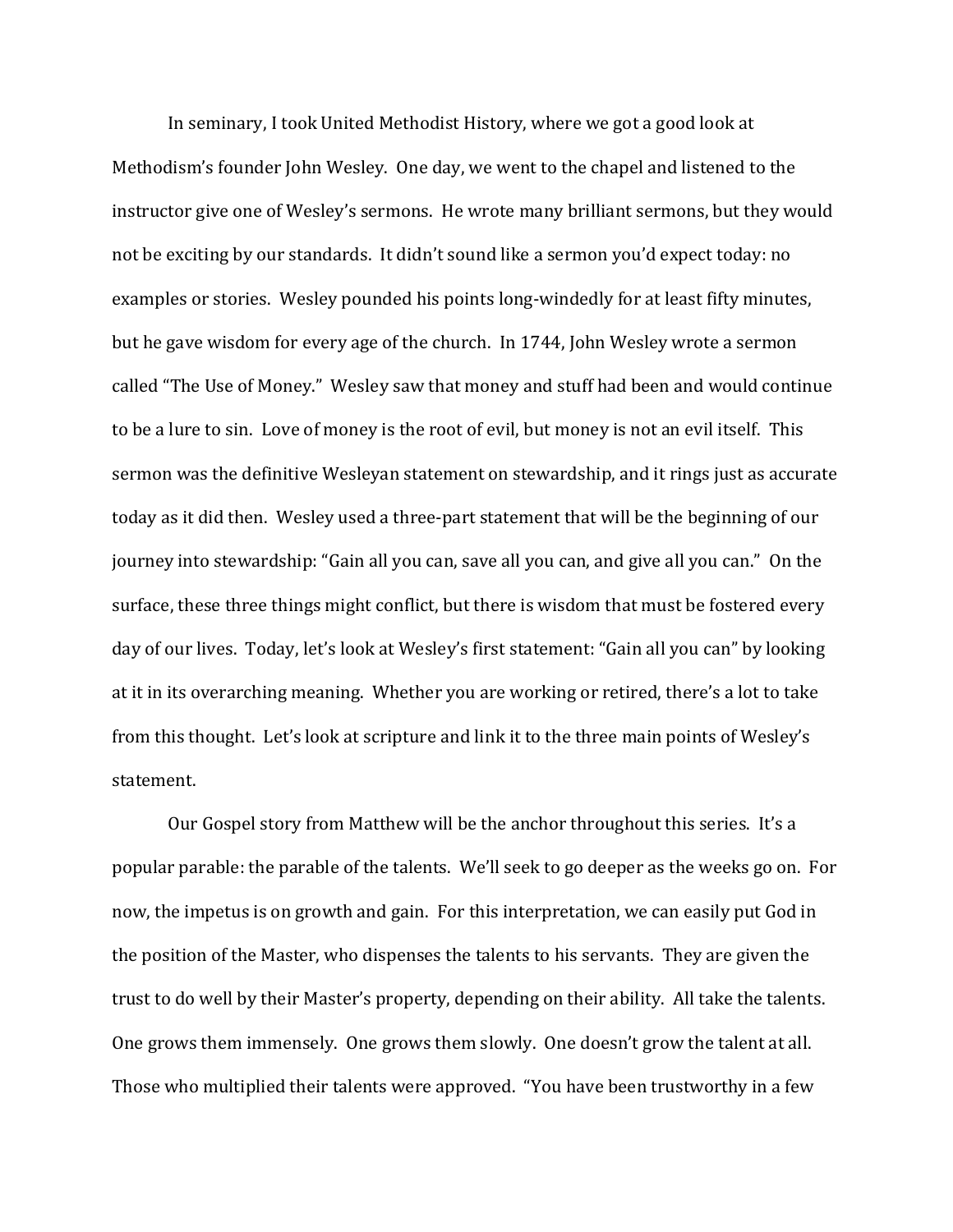things, I will put you in charge of many things; enter into the joy of your master." That servant who did not work to multiply the talents is reproved because there was no growth or desire for growth. That servant just sat around with what he had and was bitter about it. One point of the parable is for faithful servants to gain all they can with the gifts they are given. In other words, this was a lesson on good stewardship. First and foremost, stewardship is a task, not something that just happens. Like the parable, it requires time, work, and growth. When we think of "stewardship," we commonly think of our money and bank accounts. We think it has to do with good wealth management. That's one part but too narrow of a definition. We should naturally consider all God has entrusted to us! That ranges from our family members, to all our stuff, to our bodies and souls. Taking care of your accounts is stewardship. Learning how to work is stewardship. Time management is stewardship. Exercising and good health is stewardship. Our entire wellbeing is at hand with stewardship; it's all about faithful management of what we have in all parts of our lives. It's about how we gain, how we use, how we manage all of our gifts for the glory of God. It's a balance; stewardship is about putting all things in their right place and right time in our lives for God's love to come shining forth in us toward the other. In the coming weeks, we'll explore it together but we start this week with how we best "gain all you can."

Let's go back to the original sermon to further the discussion. Wesley says:

"But this it is certain we out not to do: we ought not to gain money at the expense of life; nor (which is in effect the same thing) at the expense of our health. Therefore no gain whatsoever should induce us to enter into, or to continue in, any employ which is of such a kind, or is attended with so hard or so long labour, as to impair our constitution."

That's Wesley's style in a nutshell, but let me translate. Gaining all you can means we do not do so at the expense of our health, body and mind. Looking at today's world, we can see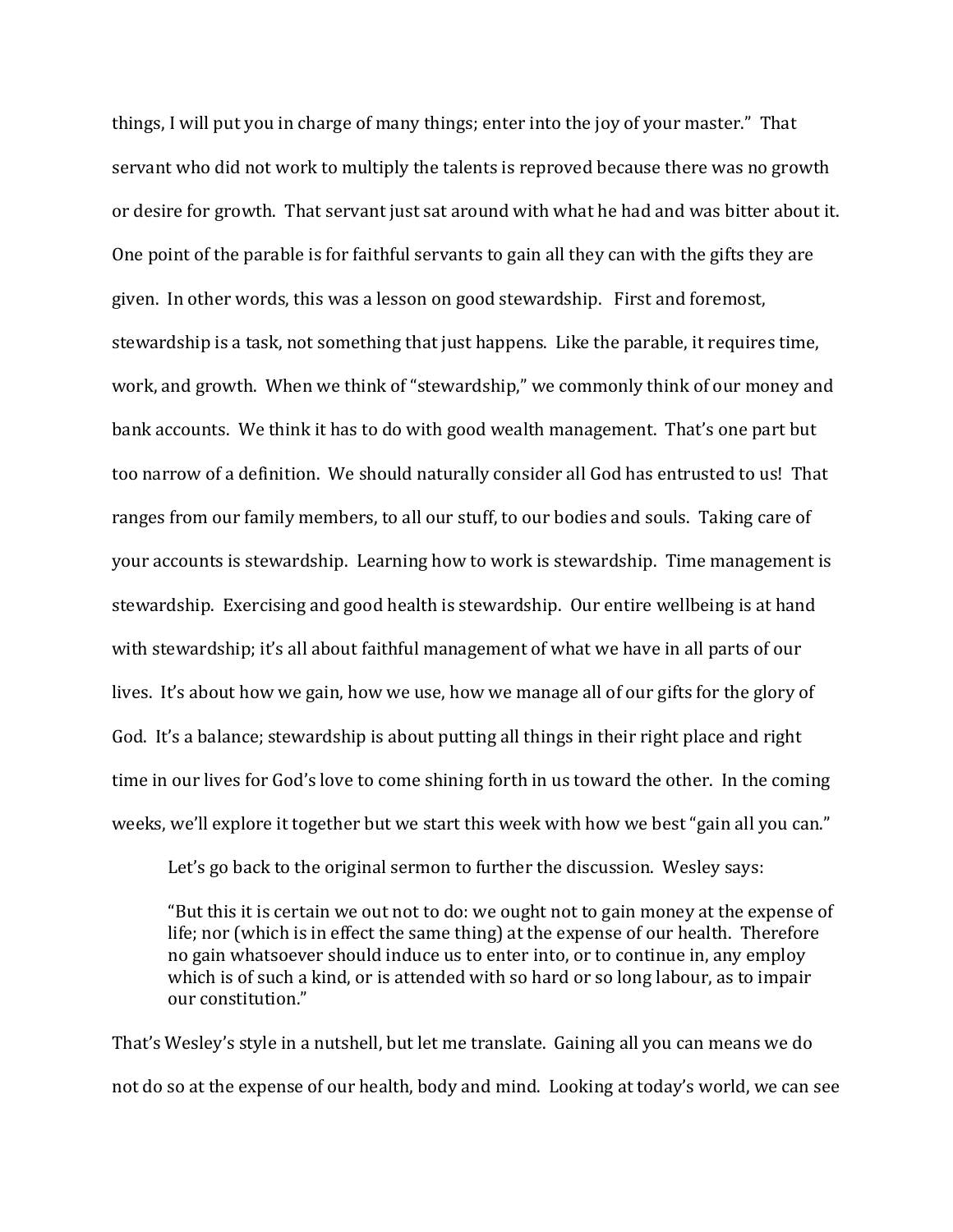exactly what he was talking about. For example, let's talk about work. We aren't taught to have good boundaries around our work. Our work can easily consume us, before or after work hours. After office hours, we are supposed to be done. We are supposed to leave work at work and to be at home, to rest, to recharge, to prepare for the next day. That isn't always the case. In fact, some let work become their lives. They work long hours to get big paychecks, and then are not satisfied by those paychecks. We let "gain all you can" go to its extremes by putting work or the gaining of riches in the place of being at home. We can fall into the easy trap of workaholism. But there's an even more subtle danger: leaving the tangible work at work but bringing the internal work baggage home. There's a lot of things we worry and obsess over. It's easy to bring the frustrations with you everywhere. But there is a space and time to think about work, and it's not when we are away from it. We do not prepare ourselves the best for work when we are thinking endlessly about it.

What Wesley is essentially saying is that we miss the blessing and gift of work and material possessions when we sacrifice our health to get or do these things. We compromise all stewardship when we give more time and energy than we should for the gaining of money, the accomplishment of work, or the gaining of stuff. When everything else takes priority over wellbeing, the gift of life and work has gone from blessing to burden, no matter how much we may like the results. Good life and work requires balance.

It's clear that we have to do right by ourselves when we gain all we can; we can't have one foot in the grave while we work ourselves to death…but there's more. When we "gain all we can," we seek to gain not at the expense of our neighbor. Of course there's the obvious: we don't steal, we don't scheme to take from others, we don't embezzle. Easy to figure out. On the other hand, this is a subtle and dangerous piece because…well, it's next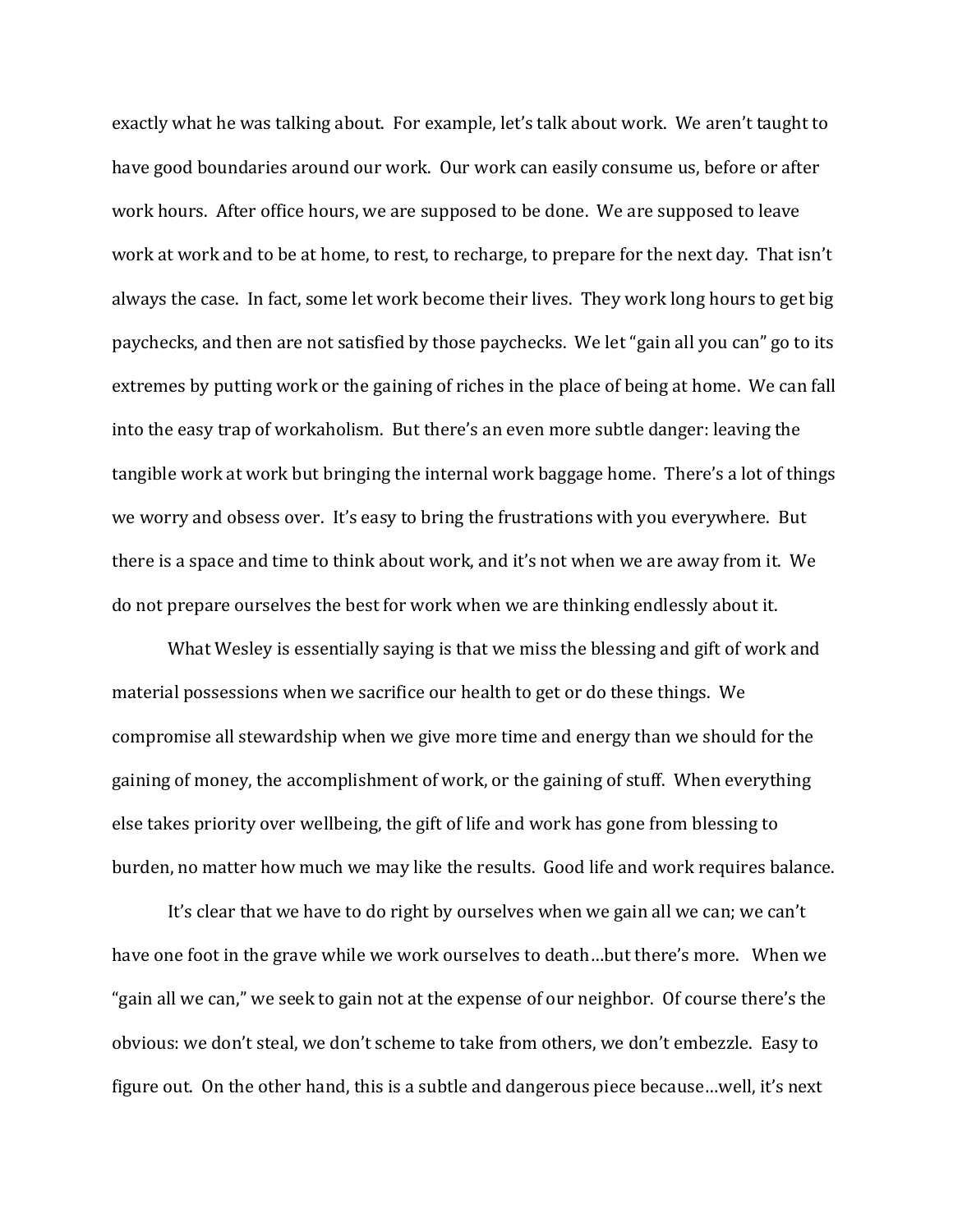to impossible in today's world. When we buy things at the store, that's just the final piece of the puzzle. So much happens before then. All items have to be grown, produced, manufactured, assembled, packaged, and stocked before they ever find their way to our houses, and there is a lot that goes wrong along the way. Unfortunately, so much of our world's commerce is built on the sinfulness of using other people for a profit.

I looked through my clothes, and I noticed where my garments were made. El Salvador, Nicaragua, Guatemala, Mexico, Indonesia, Kenya. I'm sure there's many more. All of these places we think of as third world countries, and there's a lot of negatives that come with that. I imagine none of those people have what we think of as a living wage. I imagine none of the people who make our clothes get any kind of insurance, days off, or job security. If you miss a day, you are easily replaceable. The conditions they work in are intolerable; although sweatshops have been banned in the US, we in the US still benefit from the work in sweatshops. In other words, they are not treated like people. And this is where most of my clothing, indeed, most of the clothing on the US market comes from. We participate in the sinful world whenever we buy clothing from these countries because we are reinforcing these practices. We are bringing down others when we gain these items while interpreting we are helping others. It's just not the case, for we ourselves would never choose to work under the conditions they have to.

I say this not to bring you down but to recognize once again how we live in a world that forces sin on us. We know that we are sinners, but it goes beyond acting well to one another. We sin when we don't even realize it. It's not just about our conscious actions but the small ways we live each and every day. The structures of our world are set up so that we have no other alternative but to buy items that someone literally slaved over for a wage